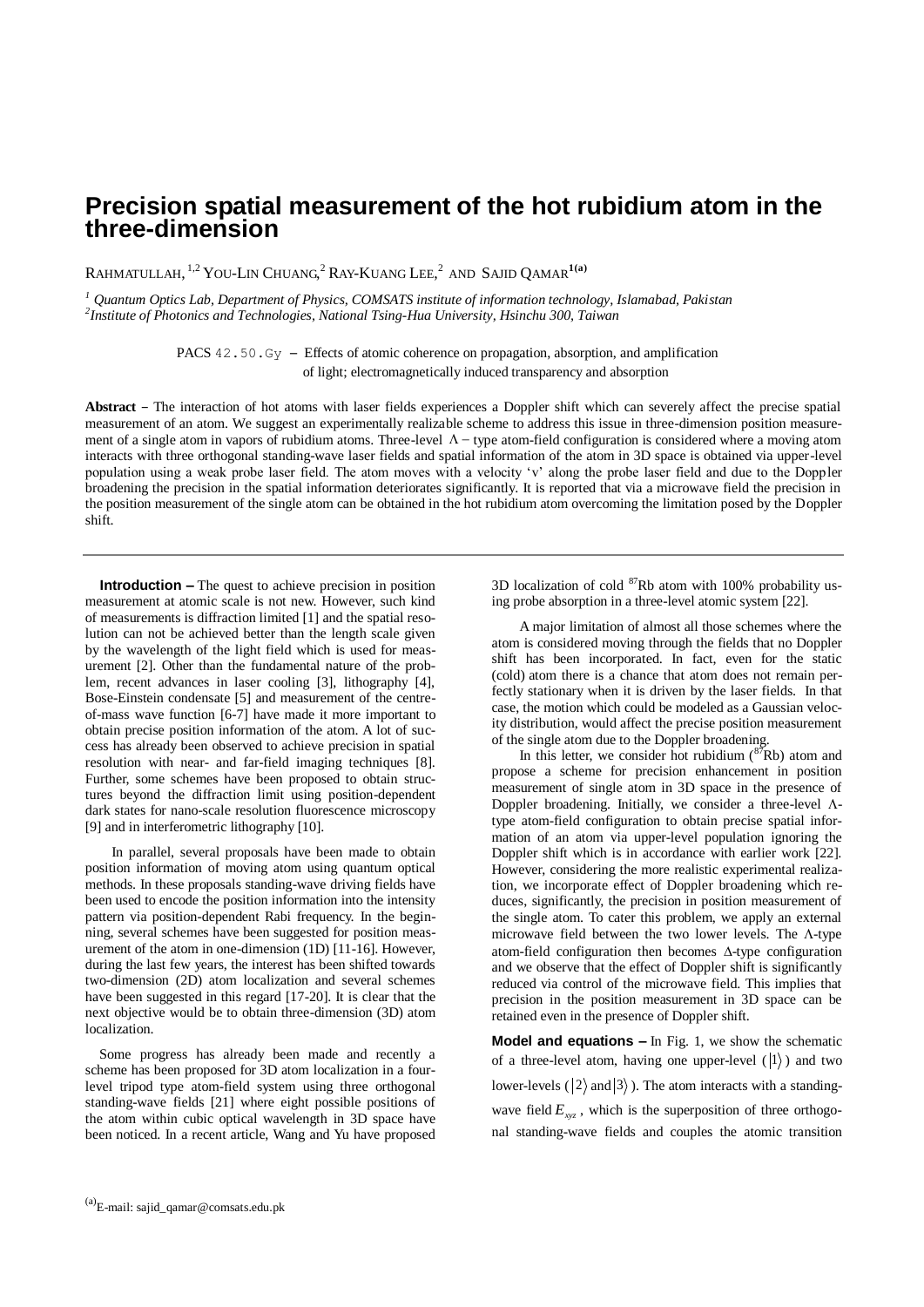

Fig. 1. The standing-wave field  $E_{xyz}$  which is the superposition of three orthogonal standing-wave fields drives the atomic transition  $|1\rangle \leftrightarrow |3\rangle$  and a weak probe field  $E_p$  couples atomic transition  $|1\rangle \leftrightarrow |2\rangle$ . An additional microwave field  $E_m$  is applied corresponding to the transition  $|2\rangle \leftrightarrow |3\rangle$ .

 $1\rangle \leftrightarrow |3\rangle$ . To measure upper-level population, a weak probe laser field  $E_p$  is applied which couples the atomic transition  $|1\rangle \leftrightarrow |2\rangle$ . The resulting atom-field configuration is  $\Lambda$ type which is experimentally realizable assuming transition  $5S_{1/2} \rightarrow 5P_{3/2}$  in <sup>87</sup>Rb, the energy levels can be considered as  $|1\rangle = |5P_{3/2}, F = 2\rangle, |2\rangle = |5S_{1/2}, F = 2\rangle$  and  $|3\rangle = |5S_{1/2}, F = 1\rangle$ [24] and has been used by Wang et. al for EIT [25] and for the 3D atom localization [22]. An additional microwave field *E m* is applied to the atomic transition  $|2\rangle \leftrightarrow |3\rangle$  which controls the damaging effects of Doppler broadening. The atom-field configuration thus becomes  $\Delta$ -type, see Fig. 1. The corresponding Rabi frequencies are  $\Omega_p$ ,  $\Omega_{xyz}$  and  $\Omega_m$ , we consider  $\Omega_{xyz}$  position-dependent.

The standing-wave field  $E_{xyz}$  is considered as the superposition of three orthogonal standing-wave fields, i.e.,  $E_x$ ,  $E_y$  and  $E_z$  along the *x*, *y* and *z* directions, respectively. We also assume that each standing-wave field is also a superposition of the two standing-wave fields along the corresponding directions. We define position-dependent Rabi frequency as  $\Omega_{xyz} = \Omega_x + \Omega_y + \Omega_z$ , with

$$
\Omega_x = \Omega_1 \left[ \sin (k_1 x + \eta) + \sin (k_2 x) \right],
$$
  
\n
$$
\Omega_y = \Omega_2 \left[ \sin (k_3 y + \zeta) + \sin (k_4 y) \right],
$$
  
\n
$$
\Omega_z = \Omega_3 \left[ \sin (k_5 z + \varphi) + \sin (k_6 z) \right],
$$
 (2)

where  $k_i = 2\pi / \lambda_i (i = 1, 2, 3, 4, 5, 6)$  be the wave-vectors having wavelengths  $\lambda_i$  (*i* = 1, 2, 3, 4, 5, 6) of the corresponding standing-wave fields. The parameters  $\eta$ ,  $\zeta$  and  $\varphi$  are the phase shifts associated with the standing-wave fields with wave-vectors  $k_1$ ,  $k_3$  and  $k_5$ , respectively.

 The interaction picture Hamiltonian for the system in the dipole and rotating-wave approximation can be written as

$$
H = -\hbar \Big[ \Omega_p e^{i\Delta_p t} \Big| 1 \Big\rangle \Big\langle 2 \Big| + \Omega_{xyz} e^{i\Delta t} \Big| 1 \Big\rangle \Big\langle 3 \Big| + \Omega_m \Big| 3 \Big\rangle \Big\langle 2 \Big| + H.c \Big], \quad (3)
$$

where detuning  $\Delta_p = \omega_{12} - v_p$  and  $\Delta = \omega_{13} - v$  are associated with the probe and standing-wave fields corresponding to the atomic transitions  $|1\rangle \leftrightarrow |2\rangle$  and  $|1\rangle \leftrightarrow |3\rangle$ , respectively.

 The equations of motion for the corresponding density matrix elements can be written as

matrix elements can be written as  
\n
$$
\dot{\rho}_{11} = -(\Gamma_{12} + \Gamma_{13}) \rho_{11} - i\Omega_p (\rho_{12} - \rho_{21}) - i\Omega_{xyz} (\rho_{13} - \rho_{31}),
$$
\n
$$
\dot{\rho}_{22} = \Gamma_{12}\rho_{11} + \Gamma_{32}\rho_{33} + i\Omega_p (\rho_{12} - \rho_{21}) + i\Omega_m (\rho_{32} - \rho_{23}),
$$
\n
$$
\dot{\rho}_{33} = \Gamma_{13}\rho_{11} - \Gamma_{32}\rho_{33} + i\Omega_{xyz} (\rho_{13} - \rho_{31}) - i\Omega_m (\rho_{32} - \rho_{23}),
$$
\n
$$
\dot{\rho}_{23} = i(\Delta_p - \Delta + i\gamma_{23}) \rho_{23} + i\Omega_p \rho_{13} - i\Omega_{xyz} \rho_{21} - i\Omega_m (\rho_{22} - \rho_{33}),
$$
\n
$$
\dot{\rho}_{21} = i(\Delta_p + i\gamma_{21}) \rho_{21} - i\Omega_p (\rho_{22} - \rho_{11}) - i\Omega_{xyz} \rho_{23} + i\Omega_m \rho_{13},
$$
\n
$$
\dot{\rho}_{31} = i(\Delta_p + i\gamma_{31}) \rho_{31} - i\Omega_{xyz} (\rho_{33} - \rho_{11}) - i\Omega_p \rho_{32} + i\Omega_m \rho_{12},
$$
\n(4)

here  $\Gamma_{ij}$  (*ij*  $\in$  1, 2, 3, *i*  $\neq$  *j*) is the decay rate from level  $|i\rangle$  to level  $|j\rangle$ whereas  $\gamma_{23} = \Gamma_{32} / 2$ ,  $\gamma_{21} = (\Gamma_{12} + \Gamma_{13}) / 2$  and  $\gamma_{31} = (\Gamma_{32} + \Gamma_{12} + \Gamma_{13})/2.$ 

Our objective is to obtain position information of the atom via absorption of probe field which is directly related to the upper-level population  $\rho_{11}$ . Initially, the atom is considered in ground state  $|2\rangle$  and when the probe field is absorbed the atom is excited to the upper-level  $|1\rangle$ . The probability of upper-level population can thus be termed as the conditional position probability of the atom in 3D space.

To understand the dependence of the upper-level population on certain parameters like  $\Omega_p$ ,  $\Omega_{xyz}$  and  $\Delta_p$ , we use (4) and calculate the analytical expression for the upper-level population considering the condition that the probe field is very weak as compared to the driving fields and  $\Omega_m = 0$ , as

$$
\rho_{11}(\Delta_p) = \frac{\Omega_p^2(\Delta_p - \Delta)^2}{[( (\Delta_p - \Delta)\Delta_p - \Omega_{xyz}^2)^2 + \gamma_{21}^2(\Delta_p - \Delta)^2]},
$$
(5)

with  $\Gamma_{32} = 0$  and  $\gamma_{21} = \gamma_{31}$ .

**Results and discussion –** We consider  $\rho_{11}(\Delta_n)$  as the filter function which determines the 3D conditional position probability distribution of the atom. It is well known that for the -type atom-field configuration the coherent population trapping occurs for the two photon resonance condition and the ground level population never goes to zero [24]. We, however, consider that the two detuning parameters  $\Delta$  and  $\Delta$ <sub>p</sub> are far detuned from each other and thus avoiding the two photon resonance condition, as a result we can obtain maximum population of the excited level  $|1\rangle$ . For  $\Delta = 0$ , the probe detun-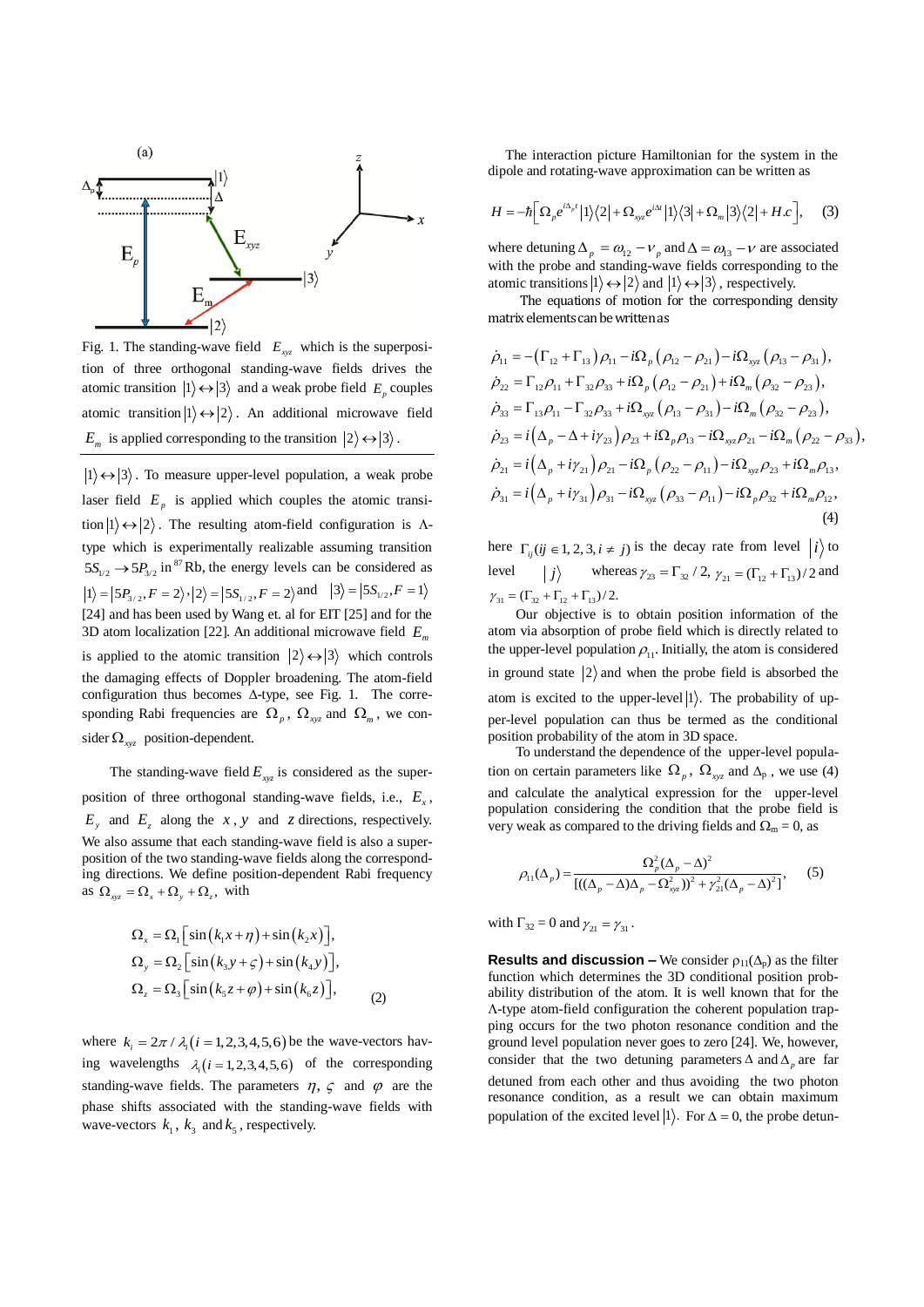

Fig. 2. (Color online) 3D atom localization: (a) Upper-level population as a function of  $\kappa x$ ,  $\kappa y$  and $\kappa z$ , (b)-(d) xy, xz and yz view of (a), respectively. The other parameters are  $\Omega = 2.3\Gamma$ ,  $\Omega_{\rm p} = 0.1\Gamma, \ \Omega_{\rm m} = 0, \ \Delta = 0, \ \Delta_{\rm p} = 13.8\Gamma, \ \ k_{\rm l} = k_{\rm s} = k_{\rm s} = 0.8\kappa,$  $\eta = \zeta = \varphi = \pi/8, \qquad \Gamma_{12} = \Gamma_{13} = 0.5\Gamma$ and  $\Gamma_{32} = 0$  $(\Gamma = 6MHz)$ .

ing condition becomes  $\Delta_p = 2\Omega(\sin kx + \sin ky + \sin kz)$  when  $\xi = \zeta = \phi = 0$  and  $k_i = k$  (*i* = 1,2,3,4,5,6) which may lead to the maxima in the 3D conditional position probability distribution. One can notice that the position probability distribution of the atom in 3D space, which is conditioned upon the measurement of upper-level population or probe-absorption and leads to the 3D spatial measurement of the atom, is directly related to the probe field detuning. However, we consider a general case and carry out the analysis of the 3D atom localization numerically, i.e., without considering any approximation on  $\Omega$ <sub>*p*</sub> and  $\Omega$ <sub>*i*</sub>(*i* = 1, 2, 3).

We first ignore the effect of Doppler shift and show the best possible spatial measurement of a single atom using  $\Lambda$ type atom-field configuration. We select our parameters as  $\Omega$  $= 2.3\Gamma, \ \Omega_p = 0.1\Gamma, \ \Omega_m = 0 \ (E_m = 0), \ \Delta = 0, \ \Delta p = 13.8\Gamma,$  $k_1 = k_3 = k_5 = 0.8\kappa, \eta = \varsigma = \varphi = \pi/8, \Gamma_{12} = \Gamma_{13} = 0.5\Gamma$  and  $\Gamma_{32} = 0$  ( $\Gamma = 6$ MHz). The values for the decay rate  $\Gamma$  and Rabi frequencies correspond to [23]. Following the same procedure as has been utilized in [7,16,20], we consider slightly different wavelengths and the phase shifts associated with the standing-wave fields. The plot of the filter function  $\rho_{11}(\Delta_p)$ versus normalized positions  $\kappa x$ ,  $\kappa y$  and  $\kappa z$  shows a single 3D peak which is reflected as a sphere in the xyz space, see Fig.  $2(a)$ . To determine where exactly the center of the sphere is located, we show the 2D views of the filter function  $\rho_{11}(\Delta_{p})$  in Fig. 2(b-d). From these figures, we can observe that the sphere is centered at  $\pi/2$ ,  $\pi/2$ ,  $\pi/2$  which determines the position of the atom in the 3D xyz space.



ability distribution versus normalized positions  $k x$ ,  $k y$ and  $\kappa z$  for different values of Doppler width *D*. (a)  $D = 0.3\Gamma$  and (b)  $D = \Gamma$ . The remaining parameters are same as those used in Fig. 2(a).

Here we would like to emphasize that this is not the only possible position of the in the xyz space, one can get other positions as well. For example, by just changing the values of the phase shifts from  $\eta = \varsigma = \pi / 8$  to  $\eta = \varsigma = -\pi / 8$ , one can a new position of the atom, i.e.,  $-\pi/2$ ,  $-\pi/2$ ,  $-\pi/2$ , instead of  $\pi$  / 2,  $\pi$  / 2,  $\pi$  / 2 in the xyz space. These results also show that the precision in spatial measurement of the single atom within a cubic wavelength is enhanced by a factor of 8 as compared with [21].

Until now, we have not incorporated effect of the Doppler shift; however, our main objective is to consider that the atom is not stationary during its interaction with the laser fields. and consider that the atom moves with velocity 'v' along the direction of the probe field [25]. In this case, the effect of Doppler broadening on the 3D spatial measurement of the atom must be considered. In the following, we consider that atom moves in the *z* direction, i.e., perpendicular to the standingwave fields acting along  $x$  and  $y$  directions. The fields only in the direction of motion of the atom are important to take into account the effect of Doppler shift. In the present case, only the probe field and one of the standing-wave fields, e.g.,  $E<sub>z</sub>$  are considered propagating along the direction of the motion of the atom and we only consider these two fields to investigate the effect of Doppler broadening. As standing-wave field  $E_z$  is constructed from two counter-propagating beams therefore for the resonant interaction between the atom and standing-wave field, there is no shifts in the frequency of the standing-wave field. Reason being, the counter-propagating fields cancel the shift of each other. Let us only consider the Doppler shift in probe field and replace the probe field detuning  $\Delta_p$  with  $\Delta_p + k_p v$  in Eq. (4), where  $k_p$  is the wave-vector of the probe field and 'v' is the velocity of the atom. To obtain upper level population in a Doppler-broadened medium, velocity dependent  $\rho_{11}(\Delta_p + k_p v)$  should be integrated over considering Maxwell-Boltzmann distribution for the atomic velocities. In the presence of Doppler effect, the upper-level population can be written as

$$
\rho_{11}(d) = \frac{1}{\sqrt{2\pi D}} \int_{-\infty}^{\infty} \rho_{11}(\Delta_p + k_p v) e^{-(v)^2/2D^2} d(v), \qquad (6)
$$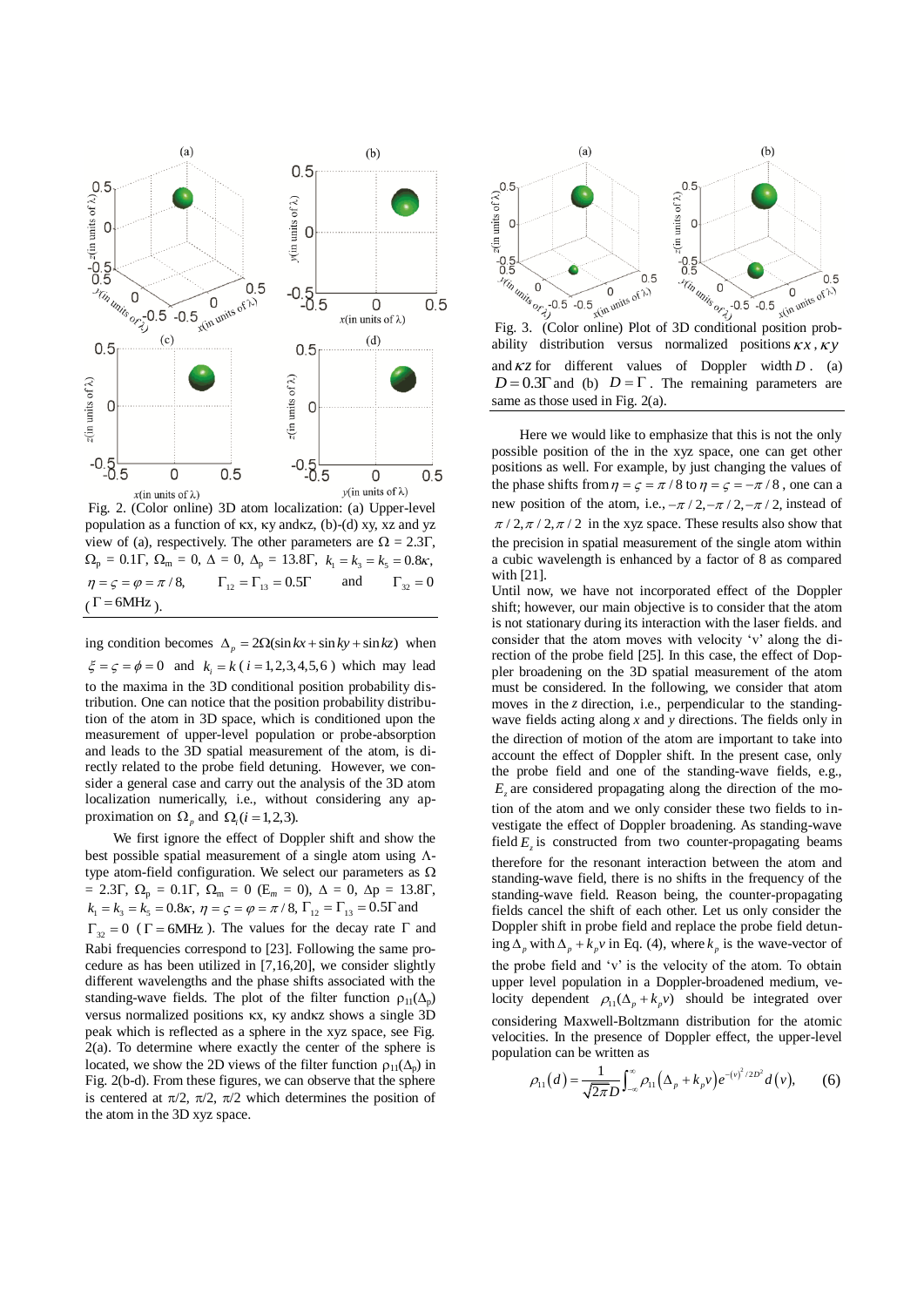

Fig. 4. Plot of 3D conditional position probability distribution versus normalized positions  $\overline{k}x$ ,  $\overline{k}y$  and  $\overline{k}z$  for different values of microwave field  $\Omega_m$ . (a)  $\Omega_m = 0.02\Gamma$  and (b)  $\Omega_m = 0.03\Gamma$ . The remaining parameters are the same as those used in Fig. 3(b).

where  $D = \sqrt{k_p^2 K_B T / M}$ Doppler width;

while  $K_{B}$ , *T* and *M* are the Boltzmann constant, absolute temperature and mass of the atom, respectively. We call  $\rho_{11}(d)$  as the Doppler broadened filter function for the 3D conditional position probability distribution.

In Fig. 3, we plot the Doppler broadened 3D filter function versus normalized positions  $\kappa x$ ,  $\kappa y$  and $\kappa z$  in the xyz space for two different values of Doppler width, i.e., *D* is equal to (a)  $0.3\Gamma$  and (b)  $\Gamma$  while keeping the other parameters same as in Fig. 2(a). The precision in position of the atom reduces as we introduce the Doppler effect and a second sphere starts appearing. The size of the second sphere which was not present in the absence of the Doppler broadening increases as we increase the value of the Doppler width, See Fig. 3(a) and (b). This shows that the precision in position measurement of the single atom reduces significantly in the presence of the Doppler shift. This implies that for a better spatial measurement of the atom having the best possible spatial resolution, one need to have a Doppler free spectroscopy which seems almost impossible until and unless one must have ultra-cold atoms. Another possibility one can think about is to eliminate the Doppler shift if the probe field is acting along *x* or *y* direction perpendicular to the motion of the atom or if one must consider that the motion of the atom is classical. The former, i.e., using ultra-cold atoms limits the practical applications, e.g., in atom lithography at room temperature. The latter is a more approximate solution and does not mimic the real scenario. In the following, we address this issue and discuss that in the presence of a microwave field, the effect of the Doppler shift can be reduced and the precision in spatial measurement of the single atom can be attained even in the presence of Doppler broadening.

We consider that a microwave field  $E_m$  is applied which drives the atomic transition  $|2\rangle \leftrightarrow |3\rangle$ . For two different choices of the corresponding Rabi frequency  $\Omega_m$ , i.e., is equal to (a)  $0.02\Gamma$  and (b)  $0.03\Gamma$ , we plot the Doppler broadened filter function  $\rho_{11}(d)$  versus normalized positions  $\kappa x$ ,  $\kappa y$ andkz. We notice that due to the presence of microwave field which couples the atomic transition  $|2\rangle \leftrightarrow |3\rangle$  and generates atomic coherence between the levels  $|2\rangle$  and  $|3\rangle$  one can obtain precision in spatial measurement even in the presence of Doppler shift.

**Conclusion–** In conclusion, we have considered an experimentally realizable scheme based on  $\Delta$ -type atom-field configuration [26] for the precision position measurement of the hot <sup>87</sup>Rb atoms. Our scheme suggests a possible solution to overcome the issues in precise position measurement of the atom which is influenced by the Doppler shift. A single position of the atom, which is Doppler shifted, with high precision in 3D space can be obtained via control of an external microwave field.

Rahmatullah would like to thank Ziauddin for valuable discussions and Ministry of Science and Technology, Taiwan for the support

\*\*\*

## **REFERENCES**

- [1] Born M. and Wolf E., *Principles of Optics*, (Cambridge University Press, Cambridge, England) 1999.
- [2] Heisenberg W., *Z. Phys*., **43** (1927) 172.
- [3] Phillips W. D., *Rev. Mod. Phys*., **70**, 721 (1998).
- [4] Johnson K. S., Thywissen J. H., Dekker N. H.,. Berggren K. K, Chu A. P., Younkin R., and Prentiss M., *Science*, **280** (1998) 1583.
- [5] Collins G. P., *Phys. Today,* **49(3)** (1996) 18.
- [6] Kapale K. T., Qamar S., and Zubairy M. S., *Phys. Rev. A,* **67** (2003) 023805.
- [7] Evers J., Qamar S., and Zubairy M. S., *Phys. Rev. A,* **75** (2007) 053809.
- [8] Lewis A., Isaacson M., Harootunian A., and Muray A., *Ultramicroscopy,* **13** (1984) 227; Lewis A., Taha H., Strinkovski A., Manevitch A., Khatchatouriants A., Dekhter R., and Ammann E., *Nat. Biotechnol.,* **21** (2003) 1378; Hell S. and Stelzer E. H. K., *J. Opt. Soc. Am. A,* **9** (1992) 2159; Hell S. W. and Wichmann J., *Opt. Lett.,* **19** (1994) 780; Klar T. A., Jakobs S., Dyba M., Egner A., and Hell S. W., *Proc. Natl. Acad. Sci. U.S.A,.* **97** (2000) 8206.
- [9] Bretschneider S., Eggeling C., and Hell S. W., *Phys. Rev. Lett.,* **98** (2007) 218103; Yavuz D. D., and Proite N. A., *Phys. Rev. A,* **76** (2007) 041802(R); Gorshkov A. V., Jiang L., Greiner M., Zoller P., and Lukin M. D., *Phys. Rev. Lett.,* **100** (2008) 093005.
- [10] Kiffner M., Evers J., and Zubairy M. S., *Phys. Rev. Lett*. **100** (2008) 073602; Li H., Sautenkov V. A., Kash M. M., Sokolov A. V., Welch G. R., Rostovtsev Y. V., Zubairy M. S., and Scully M. O., *Phys. Rev. A,* **78** (2008) 013803.
- [11] Herkommer A. M., Schleich W. P., and Zubairy M. S., *J. Mod. Opt*., **44** (1997) 2507; Qamar S., Zhu S. Y., and Zubairy M. S*., Opt. Commun*., **176**, (2000) 409; Qamar S., Zhu S. Y., and Zubairy M. S., *Phys. Rev. A,* **61** (2000) 063806.